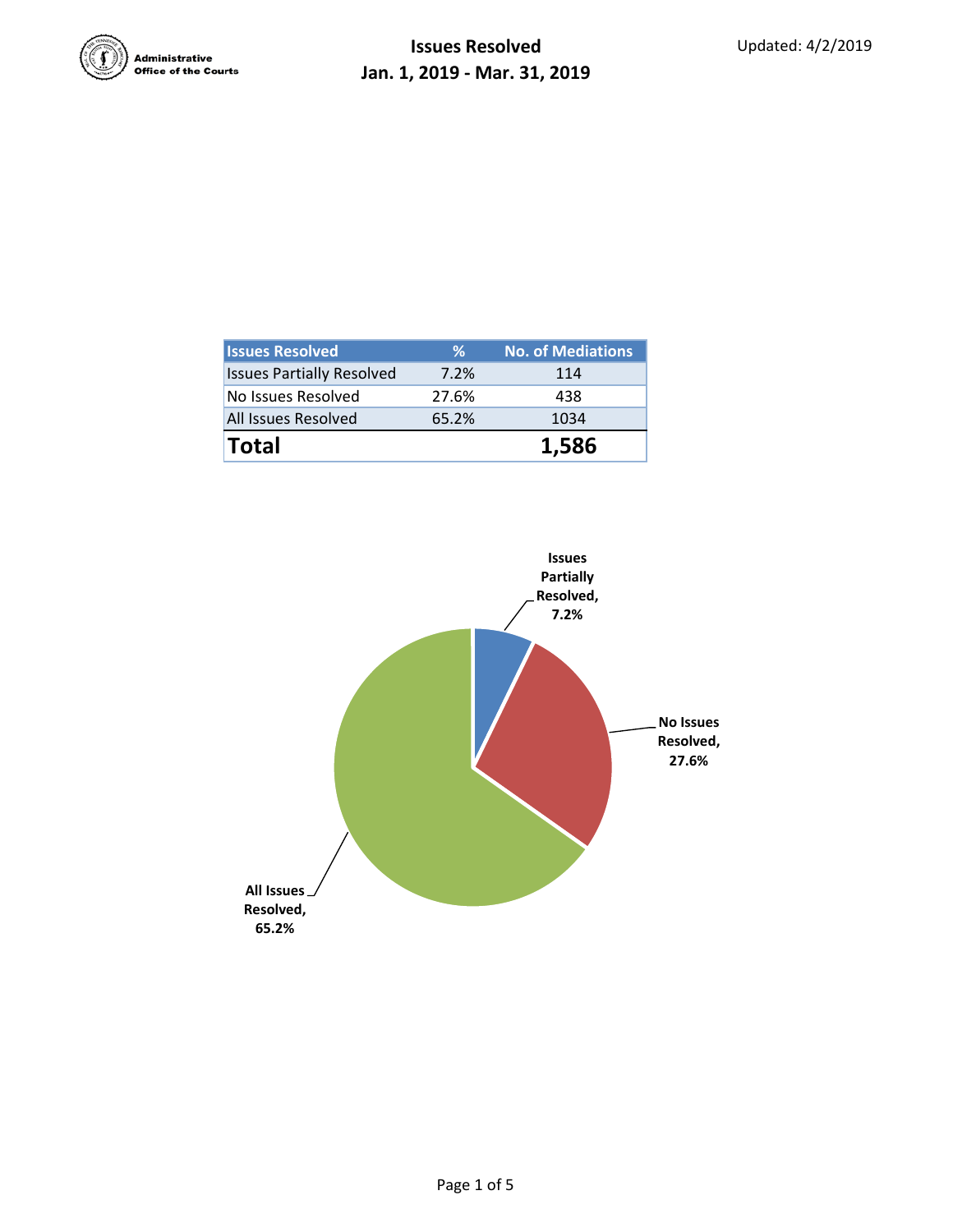

## **Court Type Jan 1, 2019 - Mar 31, 2019**

| <b>Court Type</b>             | %     | <b>No. of Mediations</b> |  |  |
|-------------------------------|-------|--------------------------|--|--|
| <b>Municipal Court</b>        | 0.0%  | O                        |  |  |
| <b>Appellate Court</b>        | 0.2%  | 3                        |  |  |
| <b>Probate Court</b>          | 0.5%  | 8                        |  |  |
| <b>Federal Court</b>          | 3.2%  | 50                       |  |  |
| <b>General Sessions Court</b> | 6.6%  | 104                      |  |  |
| Juvenile Court                | 11.7% | 186                      |  |  |
| <b>Chancery Court</b>         | 30.0% | 476                      |  |  |
| <b>Circuit Court</b>          | 47.9% | 759                      |  |  |
| <b>Total</b>                  |       | 1.586                    |  |  |

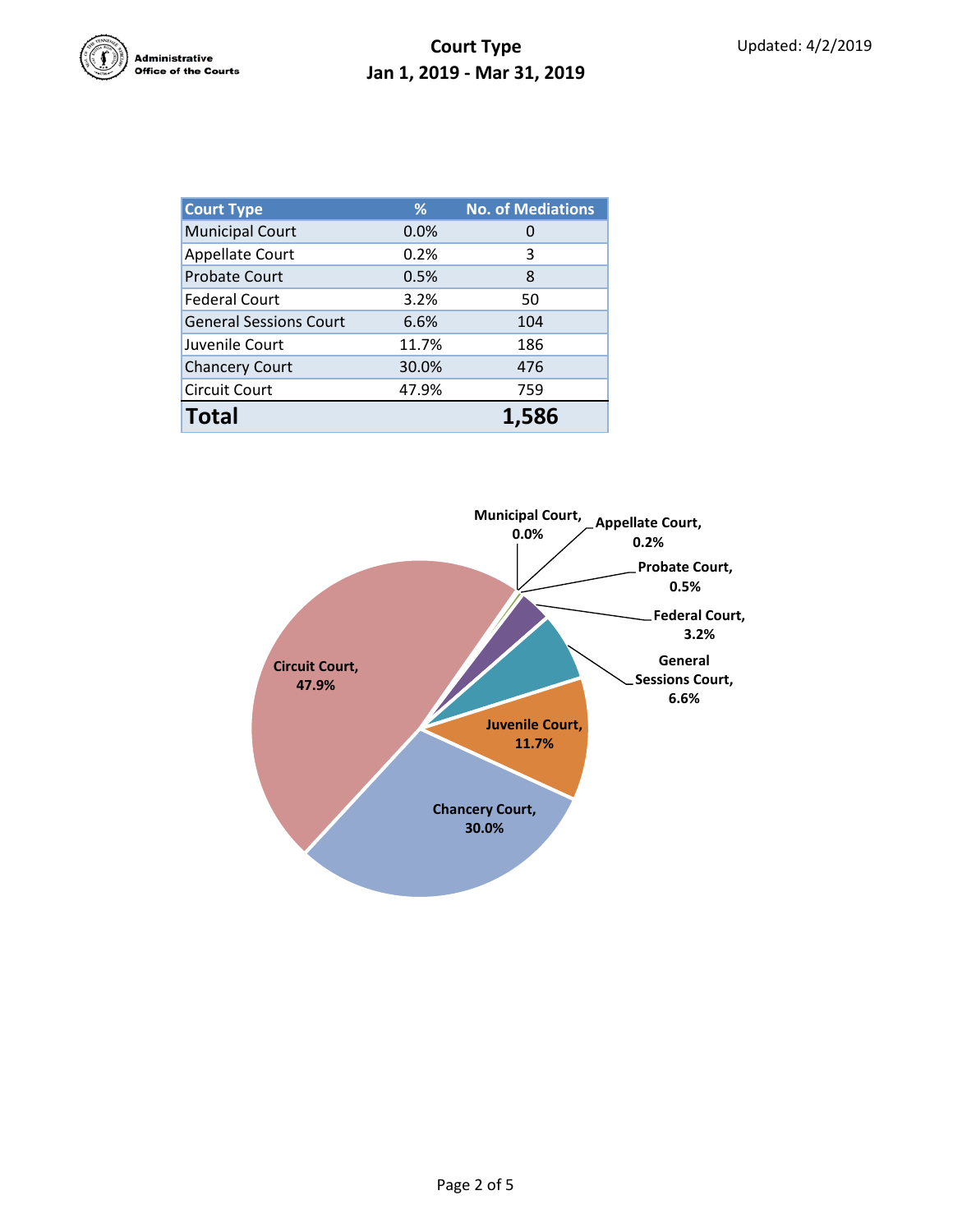

## **Fee Type Jan 1, 2019 - Mar 31, 2019**

| Fee Type               | %     | <b>No. of Mediations</b> |
|------------------------|-------|--------------------------|
| Court-Ordered Pro Bono | 0.1%  | 1                        |
| <b>Court Costs</b>     | 0.3%  | 4                        |
| <b>SCR</b>             | 1.6%  | 25                       |
| Reduced                | 3.9%  | 62                       |
| Pro Bono               | 5.2%  | 82                       |
| Standard               | 89.0% | 1,412                    |
| <b>Total</b>           |       | 1.586                    |

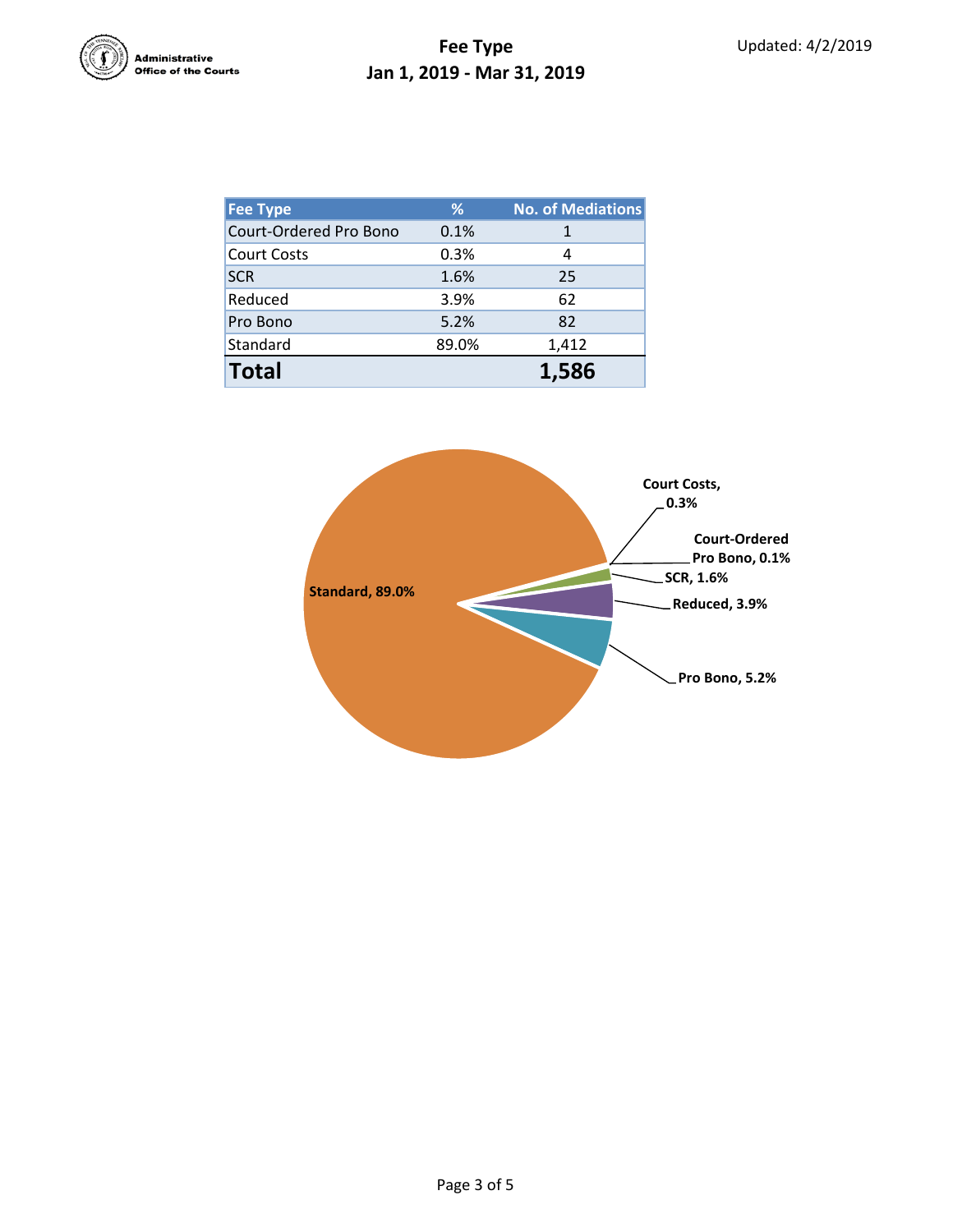

## **Dispute Type Jan 1, 2019 - Mar 31, 2019**

| <b>Dispute Type</b>                                | %     | <b>No. of Mediations</b> |
|----------------------------------------------------|-------|--------------------------|
| Adoption/Surrender                                 | 0.0%  | 0                        |
| Appeal from Administrative Hearing                 | 0.0%  | 0                        |
| Juvenile Appeal                                    | 0.0%  | $\Omega$                 |
| Conservatorship/Guardianship                       | 0.1%  | 1                        |
| <b>Wrongful Death</b>                              | 0.2%  | 3                        |
| Domestic Relations - Child Support Only            | 0.3%  | 4                        |
| <b>Product Liability</b>                           | 0.3%  | 4                        |
| <b>Workers Compensation</b>                        | 0.3%  | 4                        |
| <b>Real Property</b>                               | 0.5%  | 8                        |
| Probate/Trust                                      | 0.6%  | 9                        |
| Legitimation/Paternity                             | 1.0%  | 16                       |
| Damages/Torts Other Than Personal Injury           | 1.3%  | 21                       |
| <b>Medical Malpractice</b>                         | 2.0%  | 31                       |
| Landlord/Tenant                                    | 2.4%  | 38                       |
| Contract/Debt/Specific Performance                 | 3.8%  | 61                       |
| Domestic Relations - Post Divorce Issue            | 7.1%  | 112                      |
| Other                                              | 7.3%  | 116                      |
| Domestic Relations - Divorce without Children      | 9.3%  | 147                      |
| Domestic Relations - Child Custody/Visitation Only | 17.0% | 269                      |
| Domestic Relations - Divorce with Children         | 22.1% | 351                      |
| Personal Injury                                    | 24.7% | 391                      |
| Total                                              |       | 1,586                    |